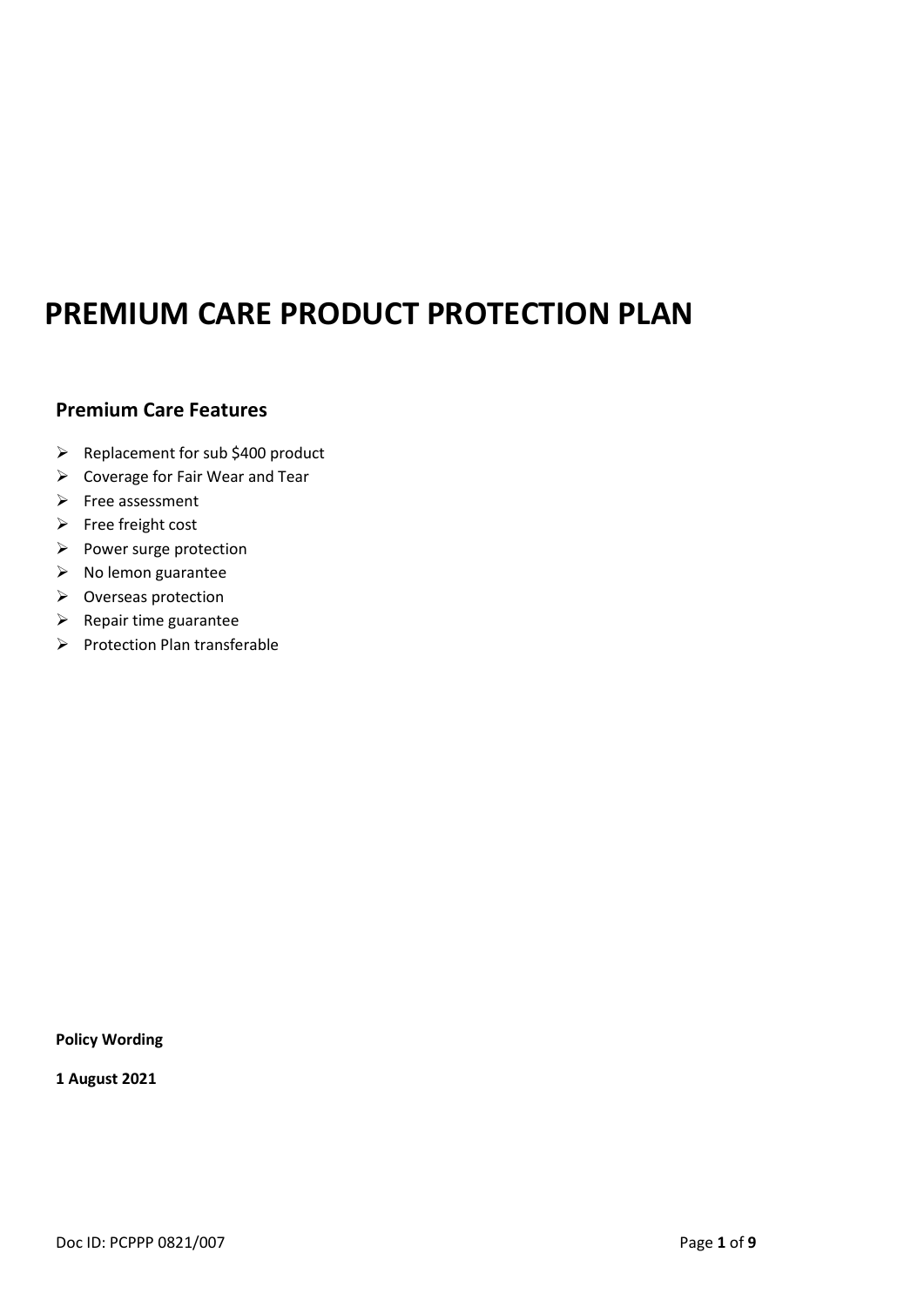### **Premium Care Product Protection Plan (Policy Wording 1 August 2021)**

Congratulations on Your new purchase. We are pleased that You have elected to protect Your purchase with Our Premium Care Product Protection Plan.

#### **Summary of rights and remedies for consumers under the Consumer Guarantees Act**

You are a consumer under the Consumer Guarantees Act if You:

- (a) Acquire goods or services that are ordinarily acquired for personal, domestic, or household use or consumption; and
- (b) Do not acquire or hold Yourself out as acquiring them for the purpose of–
	- (i) resupplying them in trade;
	- (ii) consuming them as part of a process of production or manufacture; or
	- (iii) in the case of goods, repairing or dealing with them in trade in relation to other goods or fixtures on land.

If a business sells You goods as a consumer then those goods must:

- be **durable** for as long as most people would expect that kind of good to last;
- be **fit for their purpose** do the normal things that people would expect this kind of good to do;
- be **free of minor and major faults**;
- do **what You the consumer are told they do** including anything You are told about them and anything written on the box or in advertising material;
- **arrive on time** (if they are delivered) and be in **good condition**.

#### *Rights*

If You as consumer have problems with a good, You have the following rights:

- **If the failure is serious** You can choose between a **refund**, a **replacement** with goods of the same type and similar value, a **repair** or **keeping the goods** and the business that sold You the goods will pay You an amount of money to cover the loss in value.
- **If the failure is not serious** the business that sold You the goods can choose to **refund**, **repair** or **replace** with goods of identical type. If they choose to repair or replace it must be done within a reasonable time or You can ask for a refund.
- **If the failure makes the goods unsafe** You can choose between a **refund**, a **replacement** or **keeping the goods** with the business that sold You the goods paying You an amount of money to cover their loss in value.
- **If You incur extra costs from the failure** the business that sold You the goods must pay You a **reasonable amount for damage** caused by any fault or for **extra costs** caused by the failure of the goods including any costs in returning the goods.

#### *Remedies*

- You can claim a remedy directly from the business that sold You the goods. You do not have to contact the manufacturer, a repair person or any other third party to claim a remedy instead of claiming from the seller. If the seller tells You to do that, they are likely to breach the Fair Trading Act by misleading You about Your rights.
- You will lose the right to a refund for a serious failure if You do not contact the business that sold You the goods and ask for a refund soon after You discover the fault.
- You must return the goods to the business that sold them to You for a refund unless they are large or heavy or difficult to move. If they are, then the business that sold You the goods must arrange for them to be returned.
- If the remedy is for the goods to be repaired, You must give the business that sold You the goods the chance to repair them before You take them to someone else to repair. They do not have to cover the cost of a repair if You do not contact them first.
- There is no limit on the number of claims You can make.
- If the business that sold You the goods has repaired or replaced them, You have the same rights with that item as You had with the original goods.
- If the business that sold You the goods disagrees about the fault, what caused the fault or what remedy You are entitled to, You can take them to the Disputes Tribunal. There is a cost which You pay to the Tribunal for taking such a claim.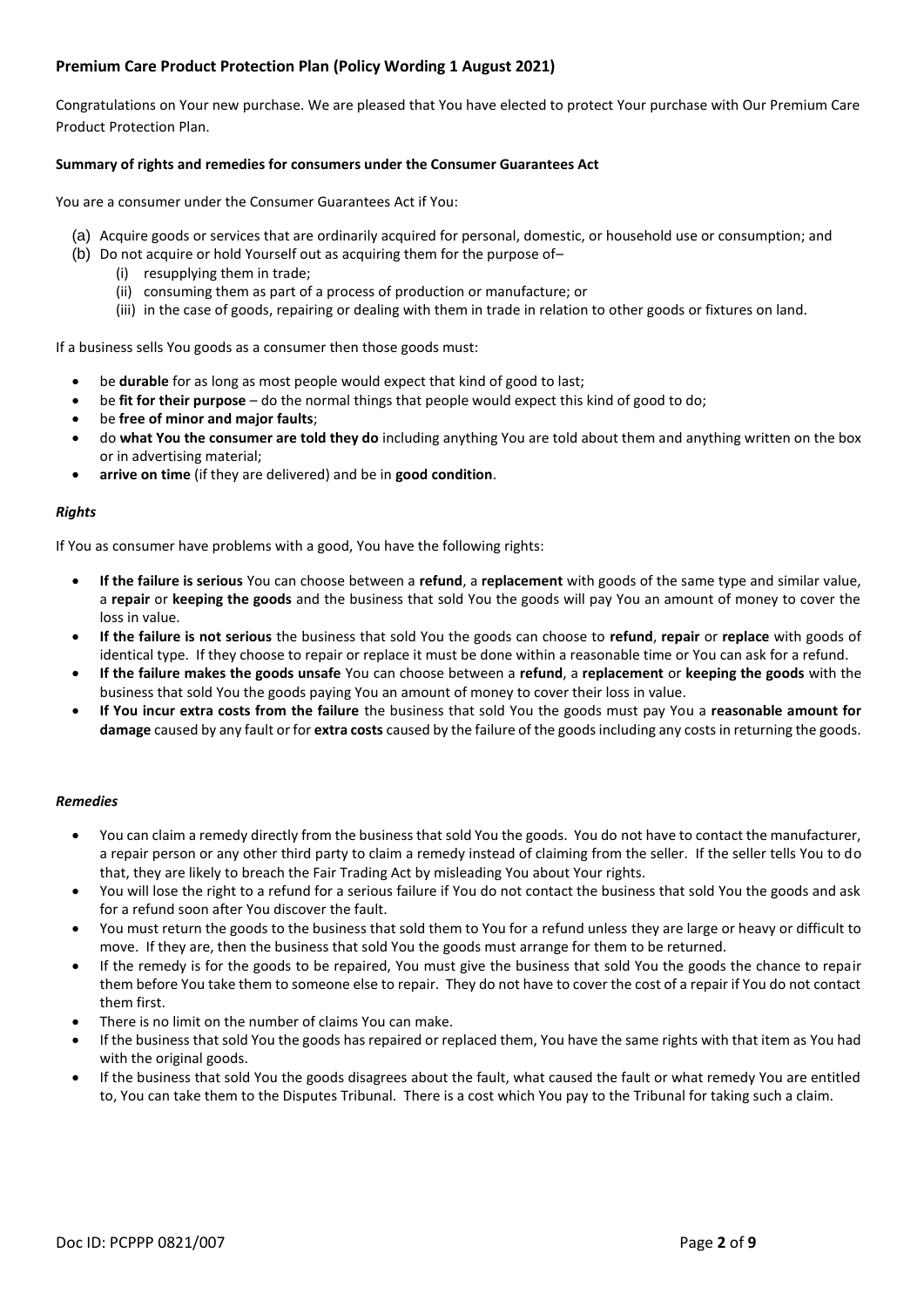#### **Additional protections provided by the Premium Care Product Protection Plan**

Your Premium Care Product Protection Plan operates alongside any rights and remedies to which You may be entitled under the Consumer Guarantees Act 1993 and any other law that applies to the Covered Item. Your Premium Care Product Protection Plan does not affect or limit any rights under the Consumer Guarantees Act 1993, it gives You additional benefits over and above the guarantees of the Consumer Guarantees Act 1993. In summary these benefits include:

- Cover is provided even if Your Covered Item fails due to **Fair Wear and Tear** rather than due to a manufacturing fault, where such protection is not available under the Consumer Guarantees Act 1993;
- **automatic replacement** for an approved claim where the Purchase Price of a Covered Item is **under \$400** (or refund by way of Store Card), where such replacement is not available under the Consumer Guarantees Act 1993;
- after a Covered Item has been repaired three times, Your Covered Item will be replaced should it fail again. Under the Consumer Guarantees Act 1993, Your Covered Item may continue to be repaired if the failure is not serious;
- any **repairs will be completed** and the Covered Item returned or made available to You **within 21 days**, otherwise We will replace the Covered Item (or refund by way of Store Card). We consider that this may be a shorter repair timeframe than that provided in the Consumer Guarantees Act 1993 and that Your replacement is guaranteed;
- if a Covered Item in Your possession suffers a Breakdown while You are **overseas**, for an eligible claim We can authorise You to arrange for the Covered Item to be repaired while overseas at Our cost;
- You are Covered if a Covered Item suffers a Breakdown due to a power surge;
- Premium Care Product Protection Plan is transferable if You sell the Covered Item.
- Certain items will be **Covered for Small Business** use, where such protection is not available under the Consumer Guarantees Act 1993.
- You have additional benefits of Cover for food spoilage and laundry costs even when Your Covered Item fails due to **Fair Wear and Tear** rather than due to a manufacturing fault, where such protection is not available under the Consumer Guarantees Act 1993.

#### **Cancellation**

We understand that all customer needs are different. Accordingly, as part of the Premium Care Product Protection Plan, We offer a 14 day Cooling Off Period. If You should decide for any reason whatsoever that Premium Care Product Protection Plan does not suit Your individual needs, You may cancel Your Premium Care Product Protection Plan and receive a full refund of the Purchase Price of the Premium Care Product Protection Plan (as long as no claims have been lodged before You cancel). Please return to the store from which You purchased the Covered Item within 14 days of purchase in order to cancel and You will receive a full refund on Your Premium Care Product Protection Plan. Alternatively call 0800 448 595 to receive assistance on how to cancel Your Premium Care Product Protection Plan within the Cooling Off Period.

#### **Who is the Insurer?**

This insurance Policy is underwritten and issued by Virginia Surety Company, Inc. (NZ Company No 920655) (the Insurer) Unit 3, Level 2, 73 Manchester Street, Christchurch 8011, New Zealand, Tel: 0800 336 329, email[: vscau@assurant.com.](mailto:vscau@assurant.com) In this Policy Wording, the Insurer is called 'We', 'Us' or 'Our'.

The Warranty Group Australasia Pty Ltd (NZ Company No 2367681) (the Administrator) Unit 3, Level 2, 73 Manchester Street, Christchurch 8011, New Zealand, Tel: 0800 336 329, email[: vscau@assurant.com](mailto:vscau@assurant.com) performs some administrative Policy functions on Our behalf.

Both the Insurer and the Administrator are part of Assurant, Inc. a global provider of risk management solutions.

#### **Premium Care Product Protection Plan**

Your Premium Care Product Protection Plan agreement for the Covered Item comprises the Policy Wording contained in this booklet and the Retailer's Tax Invoice (i.e. Your receipt) for the purchase of the Covered Item and the Premium Care Product Protection Plan.

The date of this agreement is the date shown on Your Retailer's Tax Invoice (i.e. Your receipt). The total price payable under this agreement is the price of the Premium Care Product Protection Plan as shown on Your Tax Invoice (i.e. Your receipt).

Premium Care Product Protection Plan provides protection that is separate from any Manufacturer's Warranty for the Covered Item but it does not affect, exclude or limit any warranty for the Covered Item that is implied by law. You may have rights or remedies in relation to Your Covered Item alongside those available under Premium Care Product Protection Plan.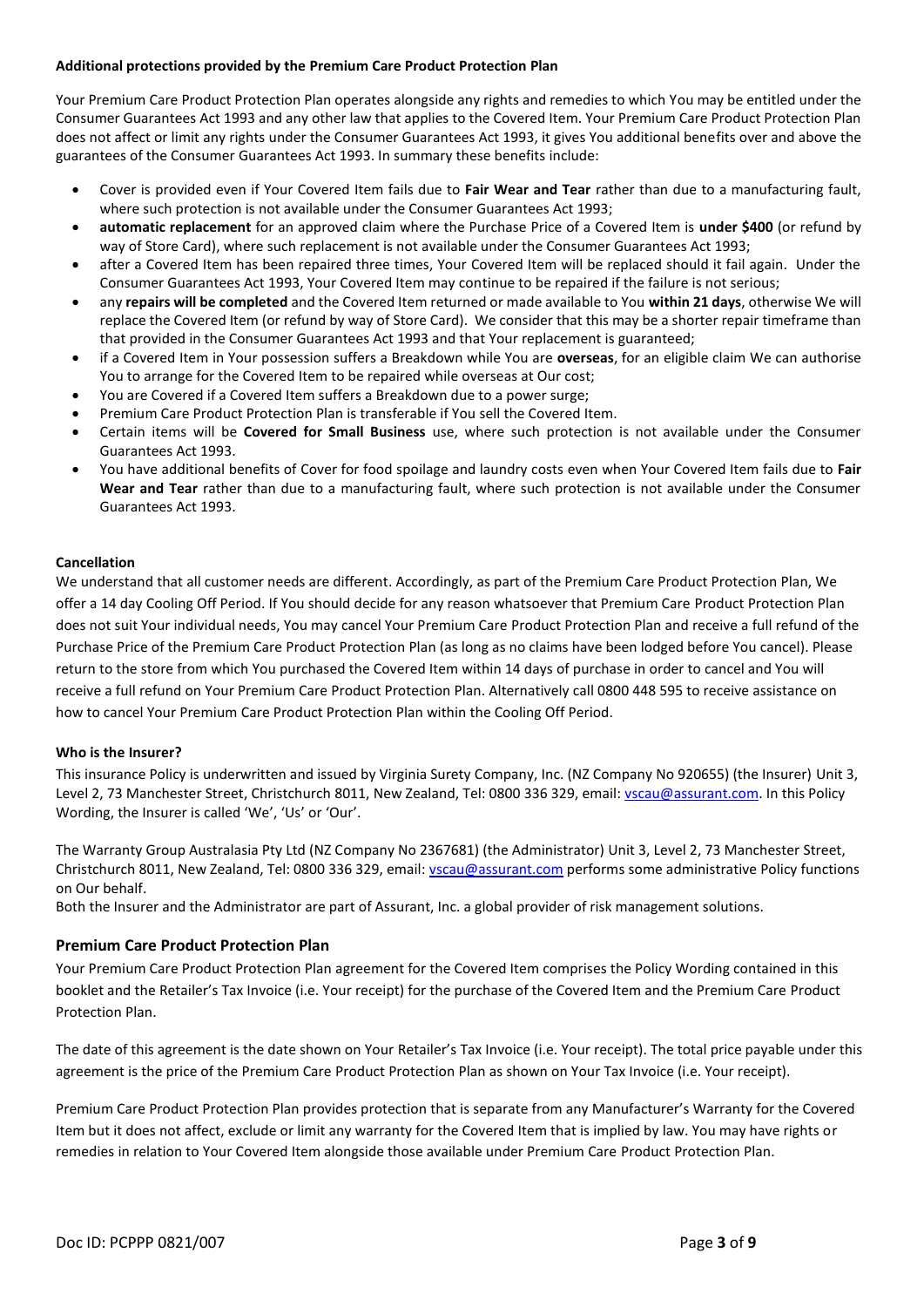• A separate Premium Care Product Protection Plan must be purchased for every Item You require to be Covered.

• Premium Care Product Protection Plan commences upon conclusion of the Manufacturer's Warranty and can last for a maximum of five years from the date of Purchase. The length of time for which You have purchased Your Premium Care Product Protection Plan is set out in Your Retailer's documentation.

• This Policy Wording together with Your original Tax Invoice constitutes Your Premium Care Product Protection Plan Agreement.

• You must retain and produce the Tax Invoice (i.e. Your receipt) and this Policy Wording in the event of a claim under the Premium Care Product Protection Plan.

#### **Definitions**

*Administrator:* means The Warranty Group Australasia Pty Ltd (NZ Company No 236768).

*Breakdown:* means a breakdown of an Item, as a result of mechanical issues, electrical issues or Fair Wear and Tear that affects the functionality or operation of the Item.

*Cooling Off Period:* means the 14 days from the purchase date of the Covered Item.

*Cover:* means the protection provided by the Premium Care Product Protection Plan as outlined in these terms and conditions and the type of Cover purchased as stated on the Retailer's Tax Invoice.

*Fair Wear and Tear:* means damage that happens through the ordinary day-to-day use of Your Covered Item.

**Insurer:** means Virginia Surety Company, Inc. (NZ Company No 920655)

*Item*: means the product purchased as stated on Your Retailer's Tax Invoice.

*Manufacturer's Warranty:* means the original Item warranty coverage provided by the manufacturer from the date of purchase of the Item.

*Policy Wording:* means this document issued to You containing the terms, conditions and exclusions of Cover.

*Premium Care Product Protection Plan:* means the protection for the Covered Item. The Retailer's Tax Invoice and this booklet, which details the terms, conditions and exclusions, makes up Your Premium Care Product Protection Plan.

*Purchase Price*: means the purchase price of the Covered Item specified on the Retailer's Tax Invoice, inclusive of GST.

*Retailer's Tax Invoice:* means the original purchase invoice for the Item Covered by this Policy.

*Replacement Terms:* means the paragraphs in this document under the heading "Replacement Terms".

*Small Business:* means a business operating with not more than five employees.

*Store Card:* means a store card or credit voucher redeemable for purchases at the participating store listed on Your Retailer's Tax Invoice.

*We, Us, Our:* means Virginia Surety Company Inc. (NZ Company No 920655).

You, Your: means the person nominated as the purchaser on the Retailer's Tax Invoice.

#### **Benefits of the Premium Care Product Protection Plan**

*1) Peace of mind***:** You are Covered for problems with the functionality or operation of Your Item, including Fair Wear and Tear, during the term of Your Premium Care Product Protection Plan.

*2) Replacement for products under \$400***:** During the period of Your Cover, if Your Item costs less than \$400 and it suffers a Breakdown, We will replace it with a new product or provide a Store Card.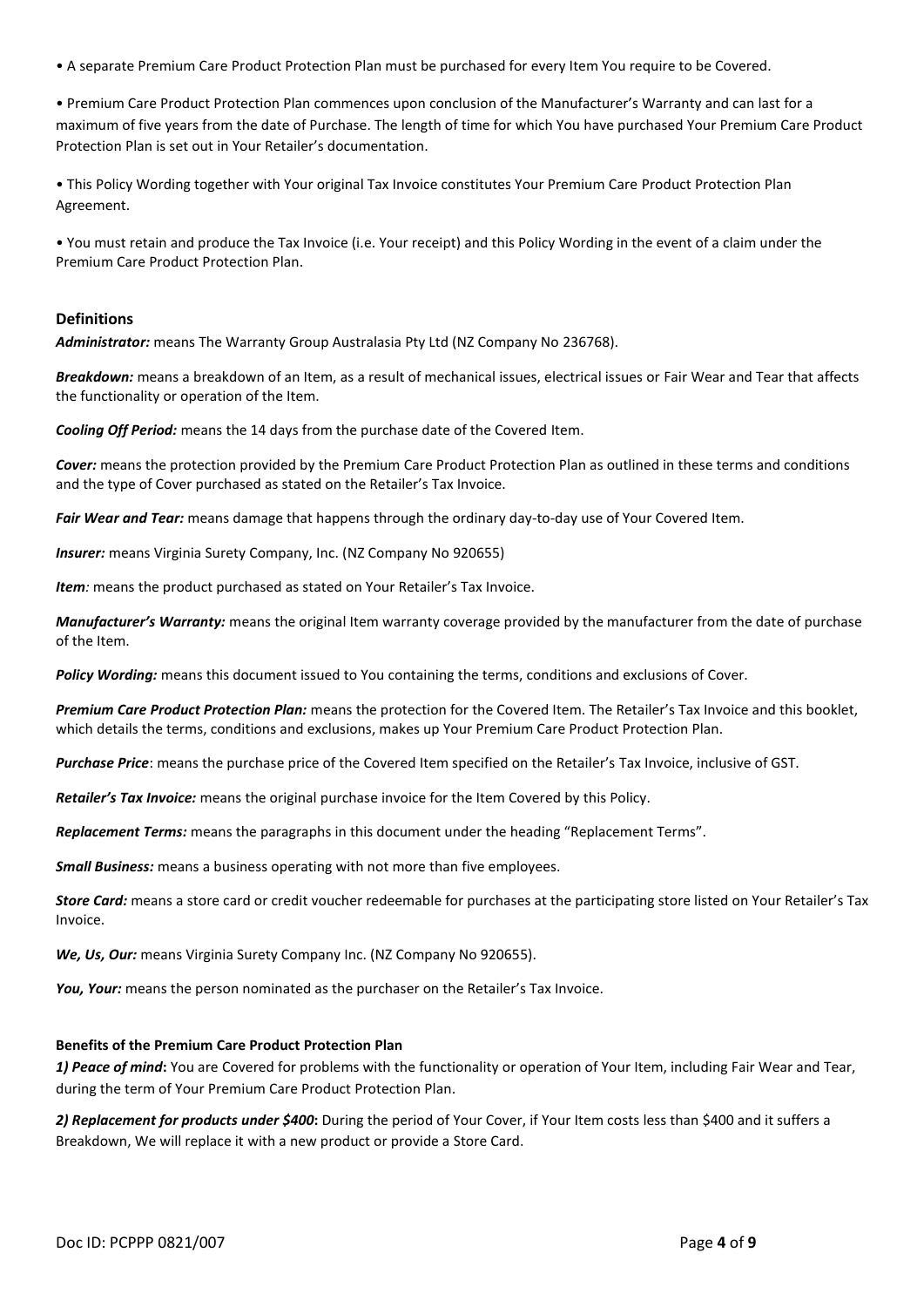*3) No Lemon Guarantee***:** During the period of Your Cover, if Your Item costs more than \$400 and has been repaired three times under Your Premium Care Product Protection Plan, on the fourth time We will replace it with a new product or provide You with a Store Card.

*4) Repair Time Guarantee***:** If We take longer than 21 days to repair Your Item, We will replace it with a new product or provide You with a Store Card. Our 21 day guarantee commences from when the repairer has possession of Your Item and ceases the earlier of:

- The date the repairer sends to You or makes available to You Your Covered Item having completed repairs; and
- The date that is 21 days after the repairer received possession of Your Item.

*5) Fair Wear and Tear***:** We Cover mechanical or electrical breakdown of Your Item even as a result of Fair Wear and Tear.

*6) Free Assessment***:** We will not charge You for an assessment, even when no fault is found with Your Item.

*7) Free Freight Costs***:** During the claims process, We will Cover any freight costs associated with the handling of Your Item.

*8) Power Surge Protection***:** Your Item is Covered for a Breakdown caused by a power surge.

*9) Overseas Protection***:** Portable Items such as Laptops, Tablets, Mobile Phones and Digital Cameras that can be used whilst travelling overseas are Covered when they suffer a Breakdown whilst overseas.

*10) Small Business Cover***:** We provide Cover for laptops, desktops, tablets, printers and scanners used within a Small Business.

*11) Additional Benefits***:** Additional food spoilage and laundry service benefits are available in the event of a valid claim for the relevant Covered Item, even when the Covered Item fails due to Fair Wear and Tear.

*12) Transferability***:** Should You sell or gift Your Covered Item You can choose to transfer the Cover to the new owner of the Item.

The above benefits are all subject to the terms, conditions and exclusions set out below.

#### **What is Covered by your Premium Care Product Protection Plan**

The Premium Care Product Protection Plan applies to electrical or battery operated Items that are purchased for domestic use or Small Business use. Subject to the terms, conditions and exclusions of the Policy, We agree that if, during the period of Your Premium Care Product Protection Plan, the Covered Item suffers an unexpected electrical or mechanical failure, We may elect to repair or replace the Item.

We will pay, subject to the terms, conditions and exclusions of the Premium Care Product Protection Plan, the cost for the Item to be repaired to normal working order or the replacement cost for an equivalent Item up to the original Purchase Price. If the Item has been repaired three times under the Premium Care Product Protection Plan and it fails for a fourth time, We will replace the Item in accordance with Our Replacement Terms.

Regardless of the number of claims, the total amount payable is limited to the original Purchase Price of the Covered Item per claim.

#### **Duration and expiry date of Your Premium Care Product Protection Plan**

Your Premium Care Product Protection Plan commences on conclusion of the Manufacturer's Warranty and expires when the first of the following things occurs:

- We replace the Covered Item as a result of a claim;
- We provide You with a Store Card as a result of a claim;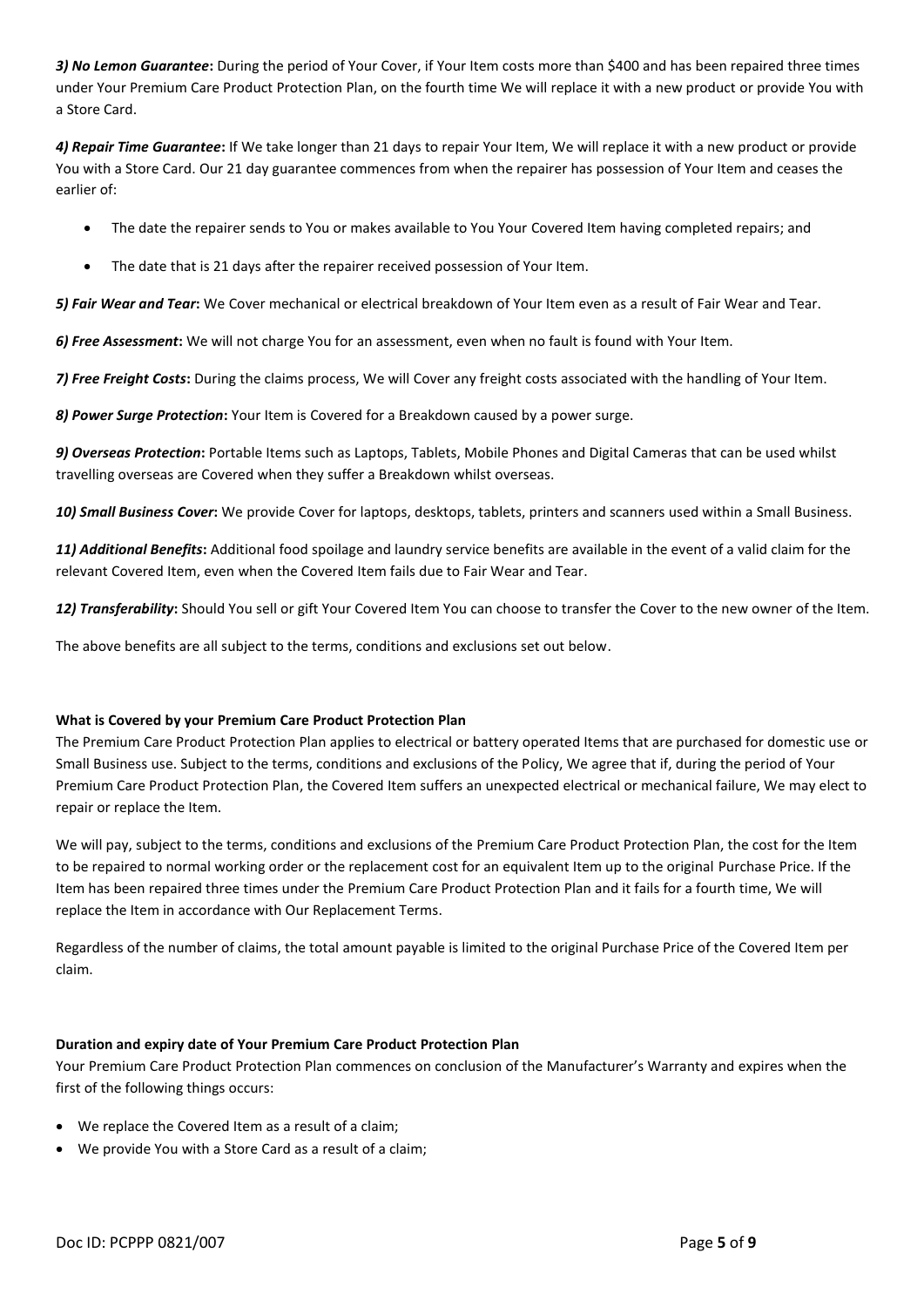- The date that is one year, two years, three years or four years after the conclusion of the Manufacturer's Warranty, depending on the Policy period You purchased;
- The date that is five years from the date You purchased the Covered Item. It is important for You to check the term of the Manufacturer's Warranty. For example, if You purchase a Policy for four years and the Manufacturer's Warranty is for more than one year, then Your Policy will expire in less than four years after expiry of the Manufacturer's Warranty.

Premium Care Product Protection Plan provides Coverage only to the extent not provided by any other service plan, warranty or insurance policy that Covers the Item subject to the terms and conditions of this Policy. You must first exercise Your rights under any such coverage before making a claim under Premium Care Product Protection Plan.

#### **Replacement Terms**

We may replace Your Item with an equivalent product when We decide Your Item is not economically repairable. Technological advances may result in a replacement product with a lower selling price than the original Item. You will not be refunded the difference between the replacement cost and the original Purchase Price You paid for Your Item. The replacement cost shall not exceed the original Purchase Price You paid for Your Item.

Replacement of Your Item shall constitute fulfilment of this Premium Care Product Protection Plan and any remaining period of Cover does not transfer onto Your new item.

Where the original cost of the Item was \$400 or less, and the Item suffers a Breakdown as Covered by the terms, conditions and exclusions of this Policy, You will receive a replacement product or a Store Card.

#### **If We elect not to repair or replace Your Item, We will provide You with a Store Card that has a value equal to:**

- a. the recommended retail price of an item identical to the Covered Item or an item with equivalent specifications to the Covered Item; or
- b. where a replacement product with equivalent specifications is not available, the original Purchase Price.

If You choose not to accept a replacement offered to You by Us, You will be entitled to a Store Card of the recommended retail price of the recommended replacement item only, which may be an item identical to the Covered Item or an item with equivalent specifications to the Covered Item.

**Replacement/Store Card Notice:** If Your Covered Item is replaced or a Store Card is used as settlement, the faulty Item will become Our property. In this instance, the benefits under Your Premium Care Product Protection Plan will have been exhausted and Coverage will cease immediately and there will be no refund of the purchase price You paid for the Premium Care Product Protection Plan.

#### **Additional Benefits**

Premium Care Product Protection Plan includes an additional benefit for food spoilage if Your Covered Item is a refrigerator or freezer. We will pay, subject to the terms and conditions of Cover, up to \$300 per Policy where the spoilage was caused by or attributable to a fault that is the subject of a valid claim. You will be required to show evidence of food spoilage with food receipts and photos of the spoiled food.

Where Your Covered Item is a clothes washer or clothes dryer, Premium Care Product Protection Plan provides an additional laundry service benefit. We will pay subject to the terms and conditions of Cover, up to \$110 for laundry services during the period of Cover. The laundry service will need to have been incurred whilst the Covered Item in a valid claim is being addressed. Laundry service receipts will be required in the event of a valid claim.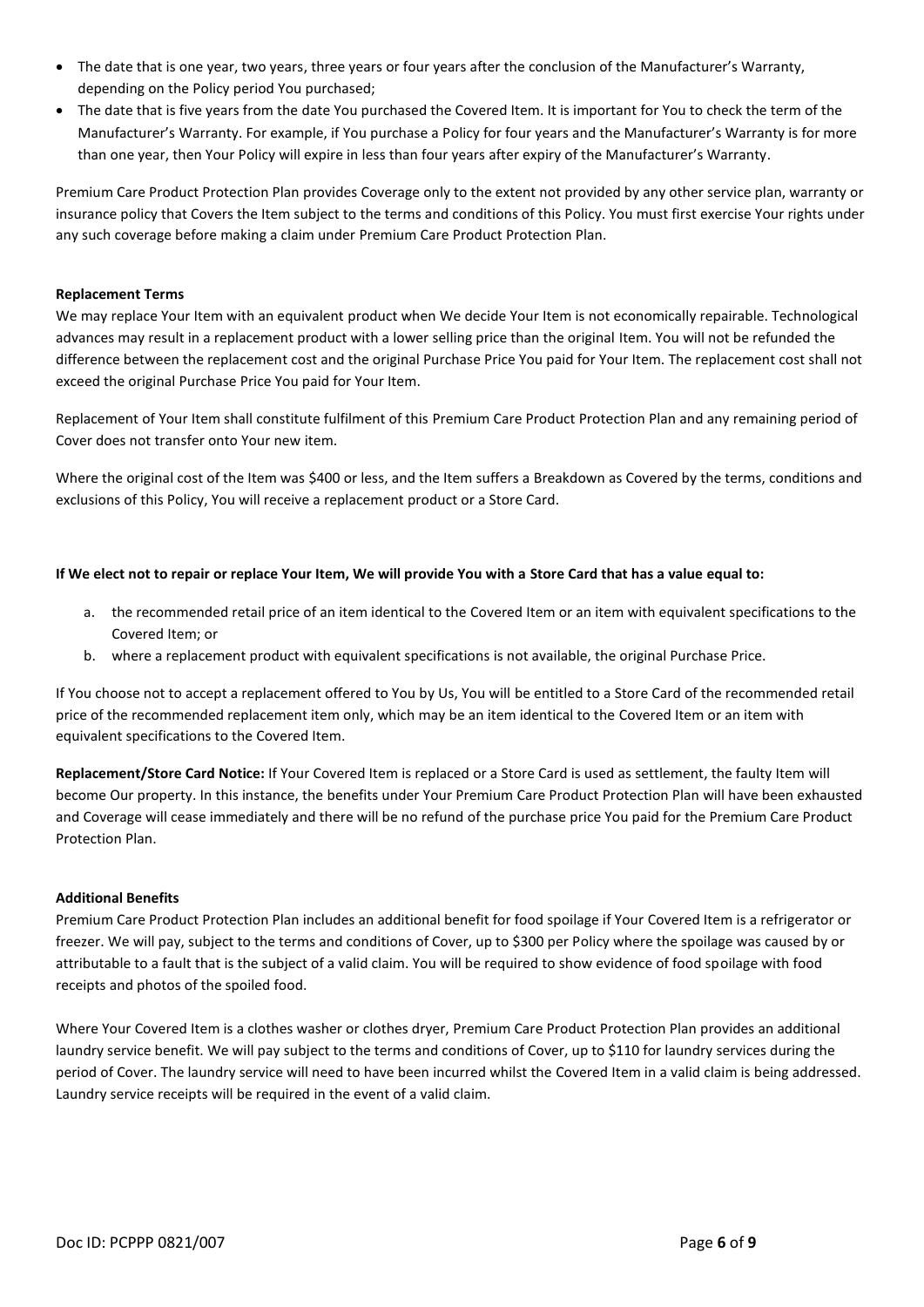#### **What is Not Covered**

Premium Care Product Protection Plan does not provide Cover for:

- Items being used for commercial purposes unless being used within a Small Business;
- Any software or virus related faults;
- Products with less than a three (3) month Manufacturer's Warranty;
- Failure caused by inherent defects such as date non-compliance or design defects;
- Consumable products such as cables, cords, cartridges, tapes, software items, batteries, fuses, bulbs including projector bulbs, projection TV lamps and bulbs, styli, ribbons, filters, toner and the like or peripherals;
- Damage caused prior to or during delivery;
- Failure as a result of improper or unauthorized modification or repair;
- Failure to follow the manufacturer's installation or operating instructions or where the repairs being claimed for are not claimable under the manufacturer's original warranty or are subject to manufacturer recall;
- Normal maintenance, cleaning, lubrication, alignment, tuning, reprogramming and/or adjustment to the Item;
- Cosmetic faults or damage which does not affect the operation of the Item;
- Failure caused by accidental or deliberate damage, neglect, abuse, wilful act, misuse, theft, sand, water or liquid damage, rust, corrosion or battery leakage, mildew and mould;
- Failure caused by damage from war, invasion or act of foreign enemy, hostilities, civil war, rebellion, riot, strikes, labour disturbance, lockout or civil commotion;
- Failure resulting from external sources including but not limited to, infestation of vermin, pests or insects, acts of nature, interference;
- Failure resulting from internal or external blocked pipes, hoses and/or filters;
- Failure caused by external wiring and connections, or non-compatibility of accessories;
- A burned computer screen due to it sitting idle for long periods;
- Failure of speakers as a result of overloading;
- Any consequential loss, damage or liability incurred as a result of an electrical or mechanical failure of the product, other than as specified in this Policy;
- Loss of software, data or CD-Rom disks as a result of viruses, malfunction or damage of an operating part;
- Repairs, replacements or any associated costs such as removal or installation costs which have not been authorised by the Administrator;
- Water damage if used under conditions which exceed product manufacturer's water pressure guidelines;
- Any accessories purchased in addition to the Item, for example but not limited to memory cards, cases, bags, battery chargers and the like;
- Repairs on Items located permanently outside New Zealand;
- Breakdowns that occur within the Manufacturer's Warranty; or
- Breakdowns which are not reported within the term of the Cover.

#### **Transfer**

If You sell or gift the Covered Item, Premium Care Product Protection Plan can be transferred to the new owner if You call the Administrator on 0800 448 595 within seven days. Our total liability under Premium Care Product Protection Plan is not increased as a result of any such transfer.

#### **What to do if Your Covered Item fails and You need to make a claim**

Review the manufacturer's product manual and instructions, as this will often pinpoint what is wrong and advise You how to remedy the failure. If this fails to identify the problem or the Item needs repair, You may lodge Your claim at www**.**[claimstwg.nua.com.au](http://www.claimstwg.nua.com.au/) or contact Us on 0800 448 595 and We will direct You to an appropriate service centre or arrange for a service call. Please ensure You have Your Retailer's Tax Invoice available when calling.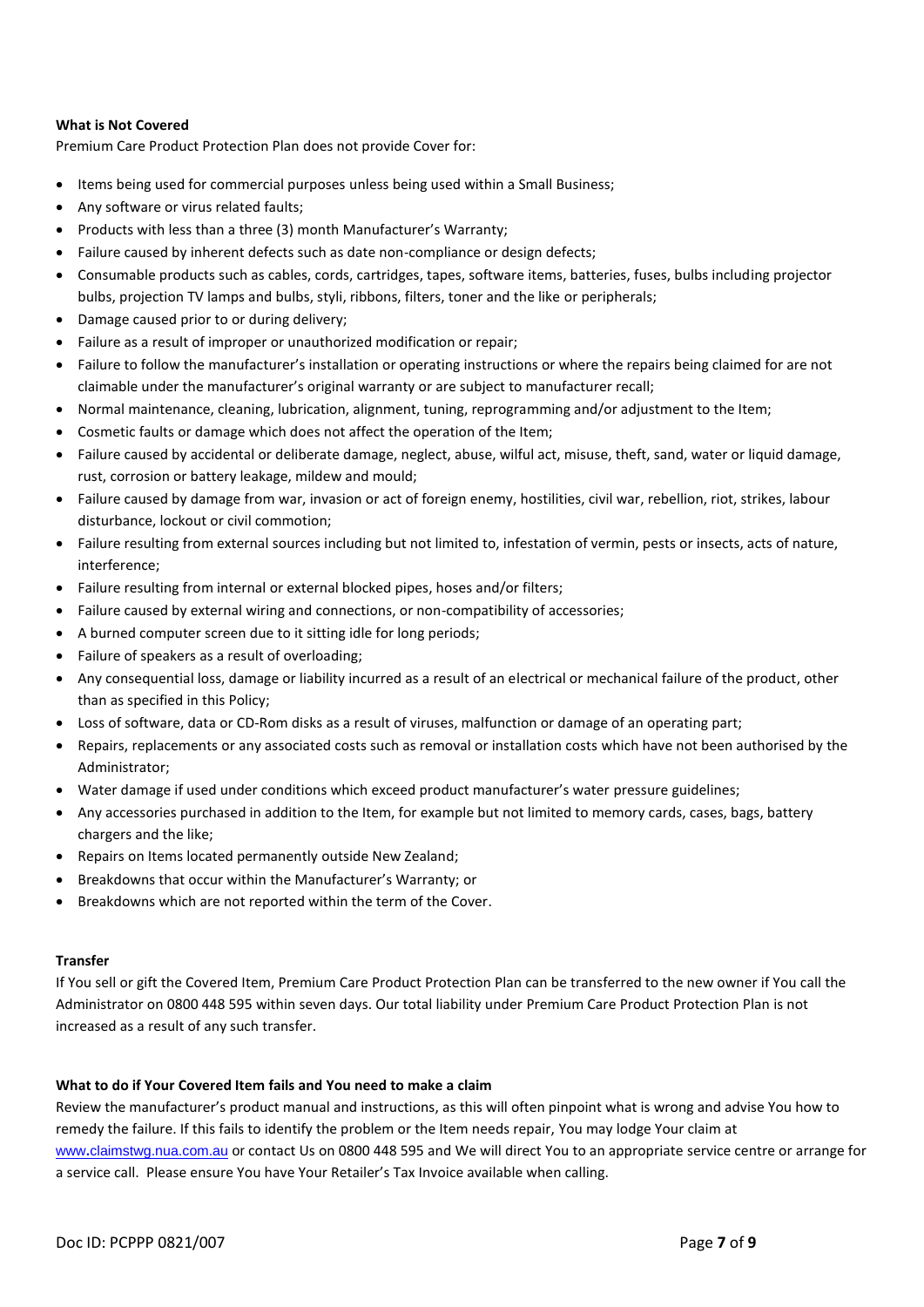Please note that costs associated with repair, removal or installation of the Item will not be paid unless first authorised by Us and performed by a repairer who has been authorised by Us.

We may avoid or reduce a claim under Your Premium Care Product Protection Plan if You make any misrepresentation or any fraudulent or dishonest act or omission in connection with the claim.

#### **Subrogation**

When We pay a claim under the Premium Care Product Protection Plan, We have the right to take over and enforce any right to recover the loss from another party. We may do this in Your name and You have an obligation to assist as required.

#### **Dispute Resolution**

Should You have a concern relating to any area of Our business or Your Policy, You may request that it be dealt with by the supervisor or manager directly responsible for that area. If Your complaint is not resolved by the supervisor or manager, Your complaint may then be referred to Our Internal Dispute Resolution Facility (IDR Facility). You can contact Our IDR Panel (the IDR Panel):

- by phone on 0800 443 881
- by emailing us a[t customerfeedback@assurant.com ;](mailto:customerfeedback@assurant.com) or
- by writing to Virginia Surety Company, Inc. P.O. Box 355, Christchurch New Zealand.

We will respond to Your complaint in writing provided we have all the necessary information. If You are not satisfied with the outcome You may refer the matter to the Insurance and Financial Services Ombudsman (IFSO) within 2 months from the date of the IDR Panel's decisions. The IFSO may be contacted:

- by phone on 0800 888 202 (free call);
- by writing to PO Box 10845, Wellington 6143 New Zealand;
- by emailing them at info@ifso.nz
- on the web www.ifso.nz

Alternatively, if You disagree with the IDR Panel's decision and You do not wish to refer Your dispute to the IFSO, You may refer Your dispute to a formal legal process such as the courts.

This Policy is governed by the laws of New Zealand and by accepting this Policy You submit to the non-exclusive jurisdiction of the New Zealand courts in respect of all matters relating to this Policy.

None of the above affects Your rights under New Zealand consumer legislation, including the Consumer Guarantees Act 1993, and You may invoke those rights at any time.

#### **Your Privacy**

Pursuant to the Privacy Act 2020, please note the following information:

Under this Policy, information is collected about You. The information collected is held by the Administrator and used by the Administrator and the Insurer (and their contractors and agents) to administer Your Policy. If You do not provide this information, We may decline Your application to take out the Policy. You have the right to access, and request correction of this information, subject to the provisions of the Privacy Act 2020. Please refer to the Administrator's Privacy Policy which sets out their respective rights and obligations in more detail as regards to these matters and which can be found at <https://www.assurant.nz/privacy-policy> . If You have any questions about the information collected about You, please contact the Administrator at **[customerfeedback@assurant.com](mailto:customerfeedback@assurant.com)** .